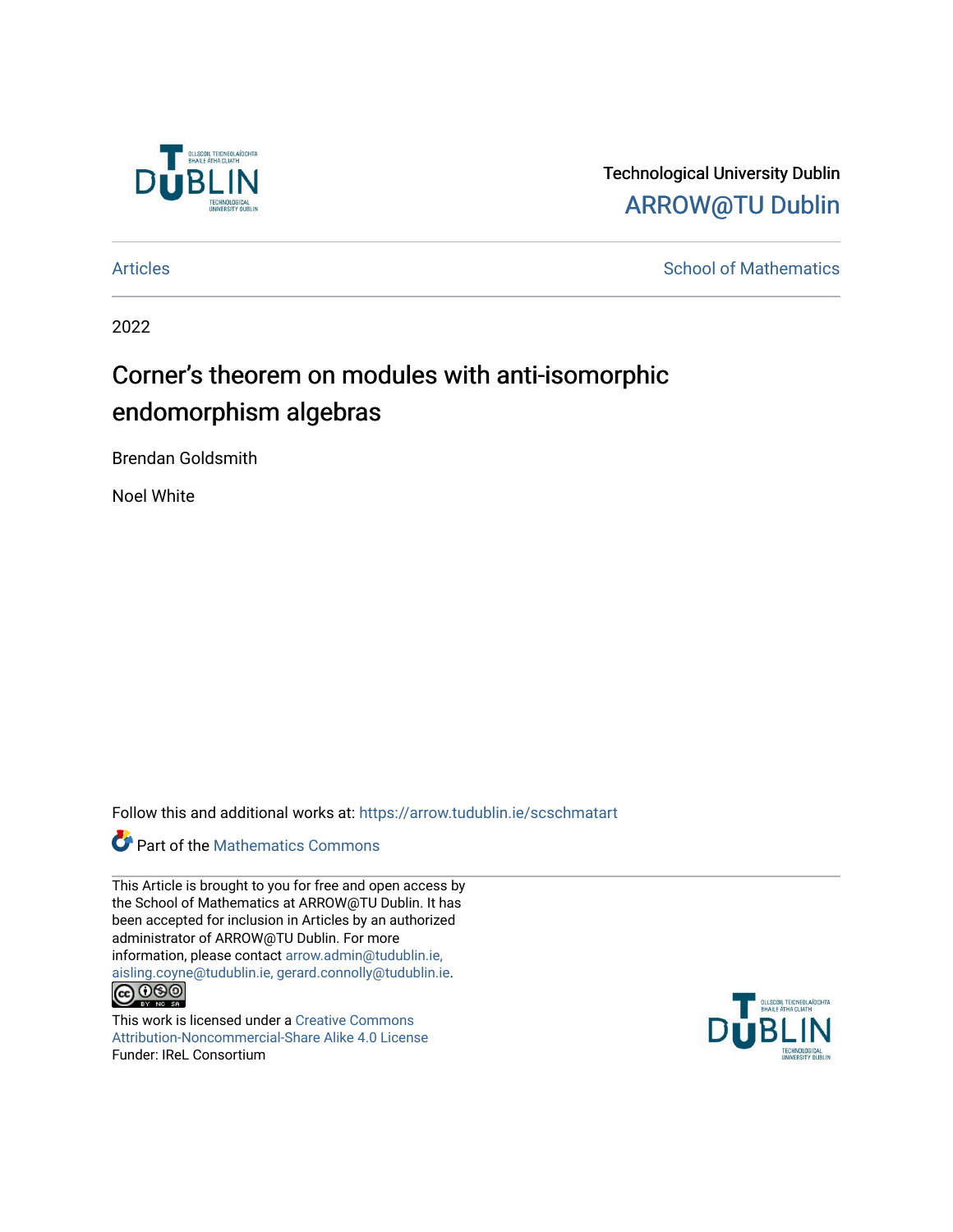

# **Corner's theorem on modules with anti-isomorphic endomorphism algebras**

**Brendan Goldsmith<sup>1</sup> · Noel White<sup>1</sup>**

Accepted: 11 February 2021 © The Author(s) 2022

### **Abstract**

We present a version of an unpublished result of A.L.S. Corner on *p*-adic modules with antiisomorphic endomorphism algebras. The result gives a complete description of necessary conditions for two such modules to have anti-isomorphic endomorphism algebras and a sufficient condition is also given. A main difference in the current version is that extensive use is made of our ability to describe certain homomorphism groups.

**Keywords** P-adic modules · Abelian groups · Endomorphism algebras · Anti-isomorphisms

**Mathematics Subject Classification** Primary: 20K30, 20K10 · Secondary: 13C05

## **1 Introduction**

Throughout let *R* and *Q* denote the ring of *p*-adic integers and the field of *p*-adic numbers respectively and for rings *T*, *S* we write  $T \approx S$  if there is an anti-isomorphism from *T* onto *S*. As usual End(*X*) denotes the *R*-endomorphism algebra of *X* and we use the terminology '*G* is a *p*-adic module' as a shorthand for saying '*G* is a module over the ring of *p*-adic integers'.

<span id="page-1-0"></span>Corner proved the result stated below sometime around 1961/62 but never published it. The only version [\[1\]](#page-13-0) that exists is in Corner's handwriting and corresponds to the reference [U4] in the listing of Corner's unpublished works in [\[8\]](#page-13-1). This present work is based on the original but many of the arguments used there have been modified to reflect the advances that have been made in our understanding of the structure of homomorphism groups in more recent years.

 $\boxtimes$  Brendan Goldsmith brendan.goldsmith@tudublin.ie

In Memoriam Peter Vámos.

Noel White passed away on 1st September 2021 after a long illness.

<sup>&</sup>lt;sup>1</sup> Technological University Dublin, Lower Grangegorman, Dublin 7, Ireland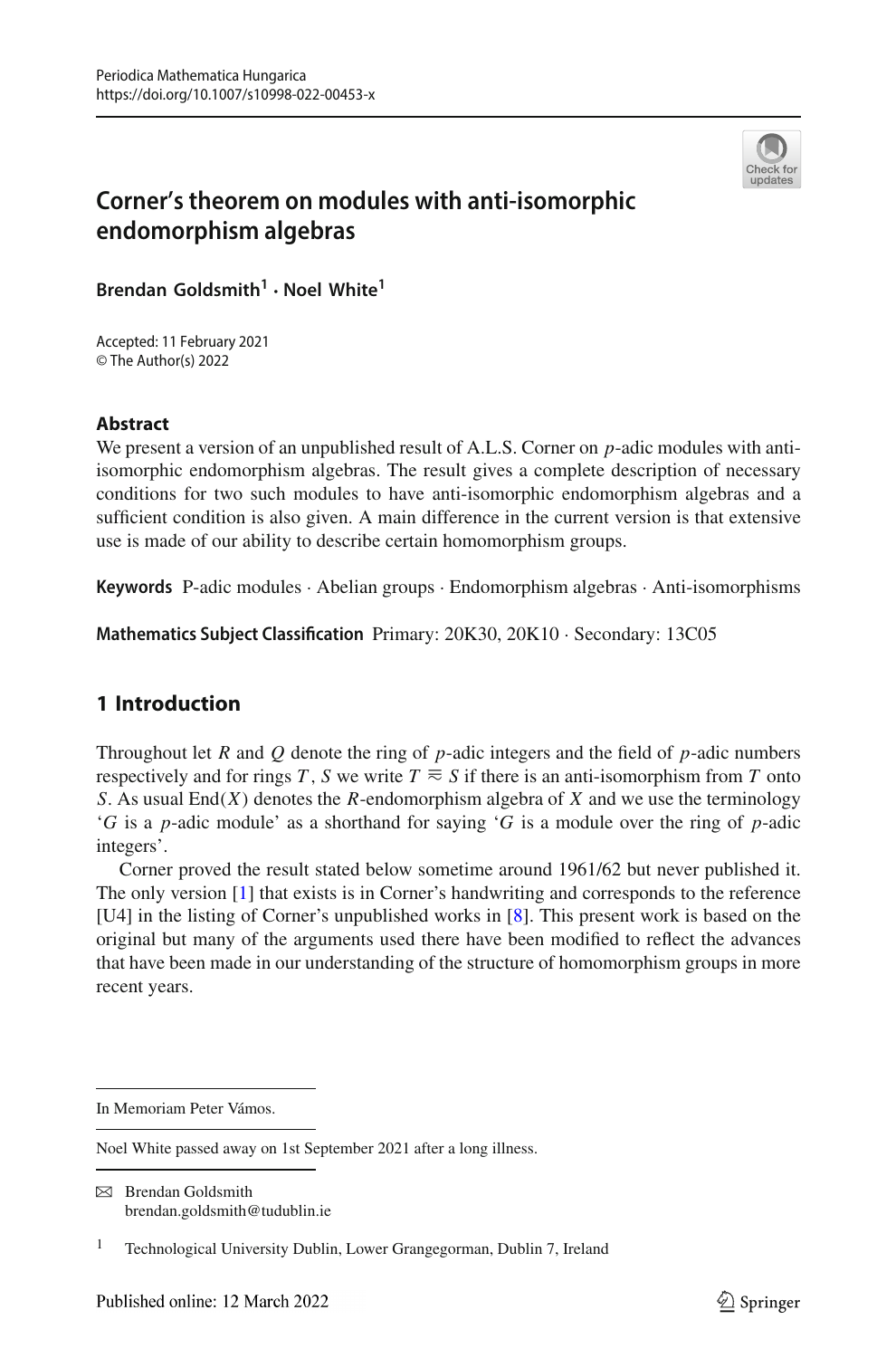**Theorem 1.1** (A.L.S. Corner) *Let G*, *H be p-adic modules with anti-isomorphic endomorphism algebras,*  $End(G)$   $\equiv$   $End(H)$ *. Then either* 

(I)  $G \cong H \cong \bigoplus_r R$  or  $G \cong H \cong \bigoplus_r \mathbb{Z}(p^{\infty})$  for some integer r,or (II)

$$
\left\{\n\begin{array}{l}\nG \cong \bigoplus\limits_{r} Q \oplus \bigoplus\limits_{s} R \oplus \bigoplus\limits_{t} \mathbb{Z}(p^{\infty}) \oplus G', \\
H \cong \bigoplus\limits_{r} Q \oplus \bigoplus\limits_{s} \mathbb{Z}(p^{\infty}) \oplus \bigoplus\limits_{t} R \oplus H',\n\end{array}\n\right.
$$

*for integers r*,*s*, *t and either*

(a) *G* , *H are isomorphic finite p-groups or*

- (b) *there is a sequence of finite cyclic groups*  $\langle a_i \rangle$  *with exponents tending to infinity such that*  $\prod_{i=1}^{\infty} \langle a_i \rangle = P \ge G'$ ,  $H' \ge T$ , the torsion submodule of P and  $G'/T$ ,  $H'/T$ *are divisible. Thus, G* , *H are submodules of D, where D*/*T is the maximal divisible submodule of P*/*T .*
	- *If*  $r \geq 1$  *then G'*, *H'* are *p*-groups; if  $s \geq 1$  *or*  $t \geq 1$ , *then G'*, *H'* are finite *p*-groups.

Note that an immediate consequence of this result is that if *G*, *H* are *p*-groups with antiisomorphic endomorphism rings then *G* is actually isomorphic to *H*. In addition, the rank of *G* is either finite or the continuum  $2^{\aleph_0}$ ; moreover either *G* is divisible or it has no elements of infinite height, i.e., *G* is a separable *p*-group.

Corner also provided a sufficient condition for anti-isomorphism of endomorphism algebras but we will defer discussion of this until later.

There have been several other approaches to this question of determining necessary conditions for *p*-adic modules to have anti-isomorphic endomorphism algebras. Most notably, Gabriella d'Este [\[3](#page-13-2)] proved in 1978 that for torsion *p*-adic modules (i.e., *p*-groups) End(*G*)  $\equiv$  End(*H*) if, and only if, *G* is torsion-compact. She also established a number of interesting results in both the non-local and non-torsion situations. However, to date no result seems to be known which has the generality of Corner's original theorem.

Corner also introduced the following terminology which we shall continue to use: if *G*, *H* are *R*-modules, then we say that the module *G* is *opposed under*  $\omega$  to *H* if there exists an *R*-algebra anti-isomorphism  $\omega$ : End(*G*)  $\rightarrow$  End(*H*); in this situation we say that *G* (and of course *H*) is opposable. The relationship is clearly symmetrical and, as above, we write  $\text{End}(G) \equiv \text{End}(H)$ .

Otherwise our teminology is standard and follows that of Fuchs  $[5-7]$  $[5-7]$ ; standard notions in Abelian group and module theory may be found in these works and also in [\[11\]](#page-13-5). In particular, if *G* is a torsion *R*-module, then *G* is an Abelian *p*-group and the rank of *G* is the cardinality of a maximal independent subset consisting only of elements of order a power of *p*; equivalently the rank of *G* is then the vector-space dimension of its socle  $G[p]$ —see, for example, [\[5,](#page-13-3)Section 16]. We have used the terminology 'semi-standard' to denote a torsion *R*-module *G* having the property that each Ulm invariant  $f_G(n)$ , with  $n < \omega$ , is finite; equivalently a basic submodule *B* of *G* is of the form  $B = \bigoplus_{n < \omega} B_n$  where each  $B_n$  is a homocyclic *p*-group of exponent *n* and finite (possibly zero) rank.

### **2 Basic facts about p-adic modules**

In this section we highlight some basic facts relating to modules over the ring *R* of *p*-adic integers. These results are well known and we mostly omit proofs or just give a reference to standard material.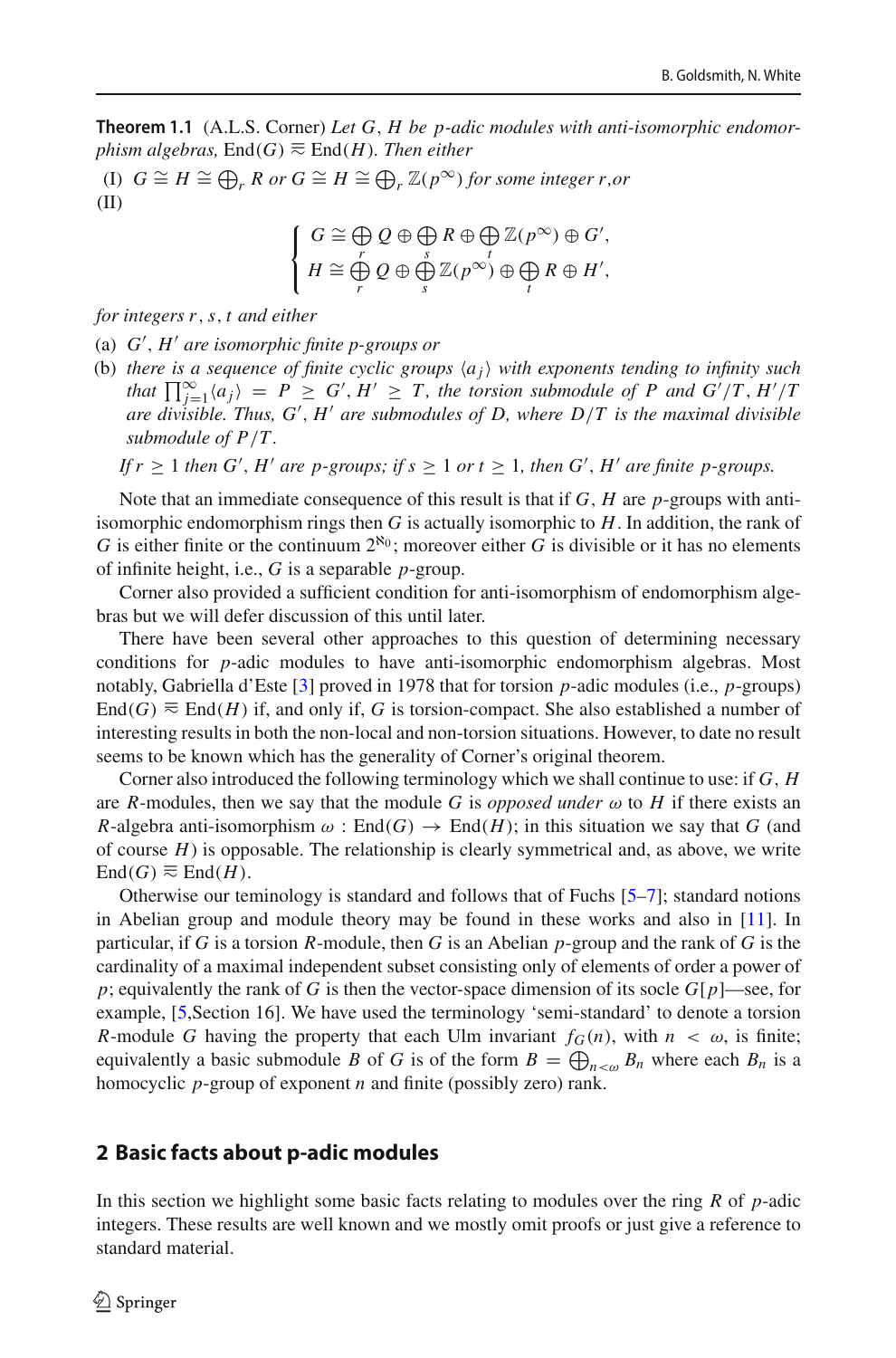A key tool in our approach to proving Corner's result is, inevitably, based on an idea going back to Kaplansky's work on torsion modules over a complete discrete valuation ring [\[11,](#page-13-5)§19]: if *e* is an idempotent in the endomorphism ring of a module *M*, then the rings  $e\text{End}(M)e$  and  $\text{End}(e(M))$  are isomorphic.

<span id="page-3-0"></span>**Proposition 2.1** *Suppose that A, A' are R-modules and*  $\omega$  :  $\text{End}(A) \rightarrow \text{End}(A')$  *is an antiisomorphism. If A has a decomposition A = B*  $\oplus$  *C, then A' has a decomposition A' = B*<sup> $'$ </sup> ⊕ *C*', and  $\omega$  induces an anti-isomorphism End(*B*)  $\equiv$  End(*B*'). In particular, a direct *summand of an opposable module is opposable.*

*Proof* If  $\pi$  is the projection of *A* onto *B* along *C*, then  $\pi' = \omega(\pi)$  is an idempotent in End(*A'*) and gives rise to a decomposition  $A' = B' \oplus C'$  where  $B' = \omega(\pi)(B)$ . However, End $(B')$  = End $(\pi'(A')) \cong \pi'$ End $(A')\pi' = \omega(\pi \text{End}(A)\pi) = \omega(\text{End}(\pi(A)))$ . Thus,  $\omega$ induces an anti-isomorphism End(*B*)  $\equiv$  End(*B*<sup>'</sup>). The final statement is immediate.  $\Box$ 

<span id="page-3-2"></span>Our next result, which is contained in Corner's original manuscript, is simple but extremely useful.

**Lemma 2.2** *Let* G, *H be opposed under*  $\omega$  *and let*  $\alpha_1$ ,  $\alpha_2$  *be two projections of* G. Set  $A_i =$  $\alpha_i(G)$ ,  $\beta_i = \omega(\alpha_i)$  and  $B_i = \beta_i(H)$ *. Then if*  $Hom(A_1, A_2) = 0$ *, we have*  $Hom(B_2, B_1) = 0$ *.* 

*Proof* Let  $\beta$  :  $B_2 \rightarrow B_1$  be an arbitrary homomorphism. Extend  $\beta$  to the whole of *H* by defining  $\beta(1 - \beta_2)(H) = 0$ . Then an easy check gives that  $\beta = \beta_1 \beta \beta_2$ . Now taking images under  $\omega^{-1}$  and setting  $\alpha = \omega^{-1}(\beta)$ , we get  $\alpha = \omega^{-1}(\beta_1 \beta \beta_2) = \omega^{-1}(\beta_2) \omega^{-1}(\beta_1 \beta_2) =$  $\alpha_2 \alpha \alpha_1$  and so  $\alpha$  is a homomorphism :  $A_1 \rightarrow A_2$ . Hence  $\alpha$  must be the zero homomorphism and thus,  $\beta = 0$  since  $\omega^{-1}$  is an anti-isomorphism.

- The nonzero indecomposable *p*-adic modules are *R*,  $O$ ,  $\mathbb{Z}(p^{\infty})$  and  $\mathbb{Z}(p^n)$  for each  $n \geq 1$ . An indecomposable *p*-adic module has a commutative endomorphism ring which has rank 1 as a *p*-adic module; the possible rings are just *R*, *Q*, *R*,  $\mathbb{Z}(p^n)$  respectively. If *X* is an indecomposable *R*-module, then it follows from Proposition [2.1](#page-3-0) and the structure of the endomorphism rings of *R*,  $Q$ ,  $\mathbb{Z}(p^{\infty})$ ,  $\mathbb{Z}(p^n)$  as given above that:
- If *X* is opposed to *Y* , then *Y* is indecomposable.
- If  $X \in \{Q, \mathbb{Z}(p^n) \mid n \geq 1\}$  and *X* is opposed to *Y*, then  $X \cong Y$ .
- If *R* is opposed to *Y* then either  $Y \cong R$  or  $Y \cong \mathbb{Z}(p^{\infty})$ .
- If  $\mathbb{Z}(p^{\infty})$  is opposed to *Y* then either  $Y \cong \mathbb{Z}(p^{\infty})$  or  $Y \cong R$ .

We remark that the main source of problems in trying to establish Corner's theorem derives from the fact that *R* may be opposed to either *R* itself or to  $\mathbb{Z}(p^{\infty})$ .

Our next basic results focus on the structure of homomorphism groups and proofs of these may be found in [\[5](#page-13-3),Chapter VIII] or [\[7,](#page-13-4)Chapter 7].

 $\bullet$  *X*) If either *A* or *C* is a torsion-free and divisible *R*-module, then Hom $(A, C)$  is always torsion-free and divisible.

- (• *Y* ) If End(*A*) is torsion-free divisible, then *A* is torsion-free divisible.
- $\bullet$  *Z*) If *A* is divisible then Hom $(A, C)$  is torsion-free.
- $(\bullet \ W) \ \text{Hom}(\mathbb{Z}(p^{\infty}), \bigoplus_{\lambda} \mathbb{Z}(p^{\infty})) \cong \widehat{\bigoplus_{\lambda} R}.$

<span id="page-3-1"></span>We require one further elementary result and include the proof for the convenience of the reader.

**Lemma 2.3** *If G is a reduced R-module having a summand isomorphic to R, then*  $\text{Hom}(G, R) \cong \prod_{\lambda} R \text{ for some cardinal } \lambda \neq 0.$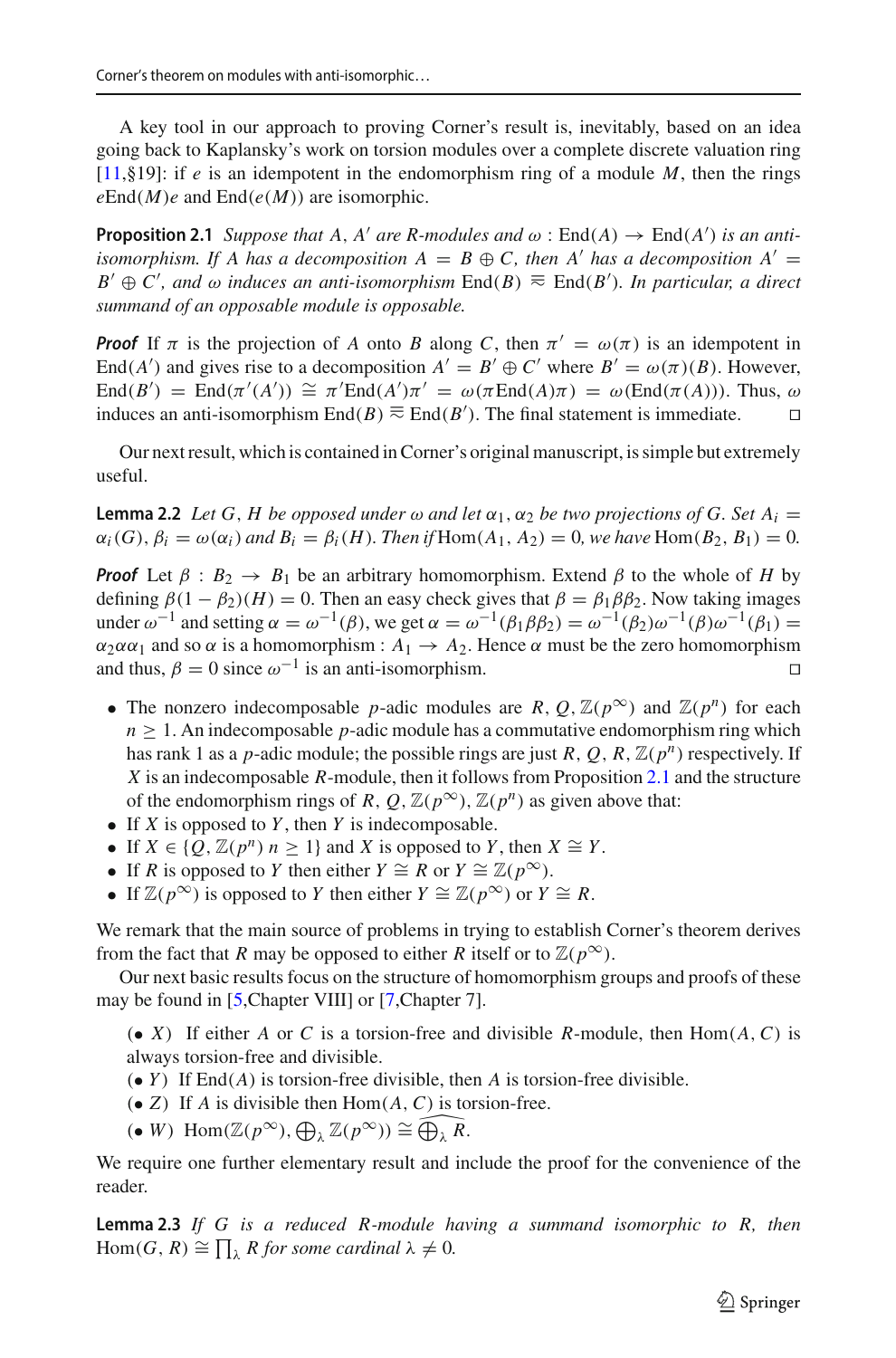*Proof* Observe firstly that Hom(*G*, *R*) ≅ Hom( $G/tG$ , *R*) always holds so there is no loss in assuming that *G* is torsion-free. Thus, *G* has the form  $G = D \oplus X$  where *D* is divisible and *X* is reduced; note that  $X \neq 0$  since *G* has a summand isomorphic to *R*. Clearly Hom(*G*, *R*) = Hom(*X*, *R*). However, since *X* is torsion-free, it has a free basic submodule *B* of rank  $\lambda$  say and  $0 \rightarrow B \rightarrow X \rightarrow D \rightarrow 0$  is an exact sequence where *D* is torsion-free divisible. Since *R* is complete, Ext(*D*, *R*) = 0 and it follows that Hom(*X*, *R*) = Hom(*B*, *R*)  $\cong \prod_{\lambda} R$ .  $\Box$ 

<span id="page-4-1"></span>We finish this section with a simple property of *R*-modules having torsion basic submodules; this result will be useful in the final stages of our arguments.

**Lemma 2.4** *If the torsion module B is basic in the R-module G and*  $G/B \cong \bigoplus_{\lambda} \mathbb{Z}(p^{\infty}) \oplus$  $\bigoplus_{\mu} Q$ , then  $\text{Hom}(G, \mathbb{Z}(p^{\infty}))$  has a summand of the form  $\prod_{\lambda} R \oplus \prod_{\mu} Q$ .

*Proof* Consider the pure exact sequence  $0 \rightarrow B \rightarrow G \rightarrow G/B \rightarrow 0$  and apply the functor Hom( $\overline{-}$ ,  $\mathbb{Z}(p^{\infty})$ ) to obtain the pure exact sequence

$$
0 \to \text{Hom}(G/B, \mathbb{Z}(p^{\infty})) \to \text{Hom}(G, \mathbb{Z}(p^{\infty})) \to \text{Hom}(B, \mathbb{Z}(p^{\infty})).
$$

Now

$$
\mathrm{Hom}(G/B, \mathbb{Z}(p^{\infty})) \cong \prod_{\lambda} \mathrm{Hom}(\mathbb{Z}(p^{\infty}), \mathbb{Z}(p^{\infty})) \oplus \prod_{\mu} \mathrm{Hom}(Q, \mathbb{Z}(p^{\infty})) \cong \prod_{\lambda} R \oplus \prod_{\mu} Q,
$$

since it is straightforward to show, using the completeness of *R*, that  $Ext<sup>1</sup>(Q, R) = 0$ and hence Hom(*Q*, *Q*/*R*)  $\cong$  *Q*. Now the latter is algebraically compact and pure in Hom(*G*  $\mathbb{Z}(p^{\infty})$ ) and so it is a summand Hom(*G*,  $\mathbb{Z}(p^{\infty})$ ) and so it is a summand.

#### **2.1 Some cardinality relationships**

In this subsection we isolate some arguments that will appear a number of times in our later discussions. The main results that we shall need are all well known but it is not easy to give specific references to them. Since they are reasonably easy to demonstrate, we give the short proofs.

<span id="page-4-0"></span>**Proposition 2.5** *Suppose*  $\lambda$ ,  $\mu$  *are cardinals.* 

and their equality is then immediate.

- (i) If  $\bigoplus_{\lambda} Q \cong \prod_{\mu} Q$  and  $\prod_{\lambda} Q \cong \bigoplus_{\mu} Q$ , then  $\lambda = \mu$  is finite.
- (ii) *If*  $\prod_{\lambda} R \cong \widehat{\bigoplus_{\mu} R}$ , then  $\mu = 2^{\lambda}$  *if*  $\mu$  *is infinite; if*  $\mu$  *is finite then*  $\mu = \lambda$ *.*

**Proof** (i) The module  $\prod_{\mu} Q$  is the vector space dual of the *Q*-space  $\bigoplus_{\mu} Q$ . If  $\mu$  is infinite then so too is  $\lambda$  and the first isomorphism in (i) gives  $\lambda = \dim \bigoplus_{\lambda} Q = \dim \prod Q =$ μ  $|Q|^{\mu} = 2^{\mu}$ , while the second isomorphism gives  $\mu = \dim \bigoplus$  $\bigoplus_\mu \mathcal{Q} \;=\; \dim \prod_\lambda \mathcal{Q} \;=\;$  $|Q|^{\lambda} = 2^{\lambda}$ —here we are using the classical result on the dimension of the dual space of an infinite-dimensional vector space, see, for example, [\[10,](#page-13-6)Chapter IX, Theorem 2]. So  $\lambda = 2^{\mu}$  and  $\mu = 2^{\lambda}$  which yields  $\lambda = 2^{2^{\lambda}}$ —contradiction. Hence  $\lambda, \mu$  are both finite

(ii) The submodule  $\bigoplus_{\mu} R$  is pure and dense in its completion  $\widehat{\bigoplus_{\mu} R}$  and so

$$
\widehat{\bigoplus_{\mu} R/p}(\widehat{\bigoplus_{\mu} R}) \cong \bigoplus_{\mu} R/p(\bigoplus_{\mu} R) \cong \bigoplus_{\mu} \mathbb{Z}(p).
$$

 $\circledcirc$  Springer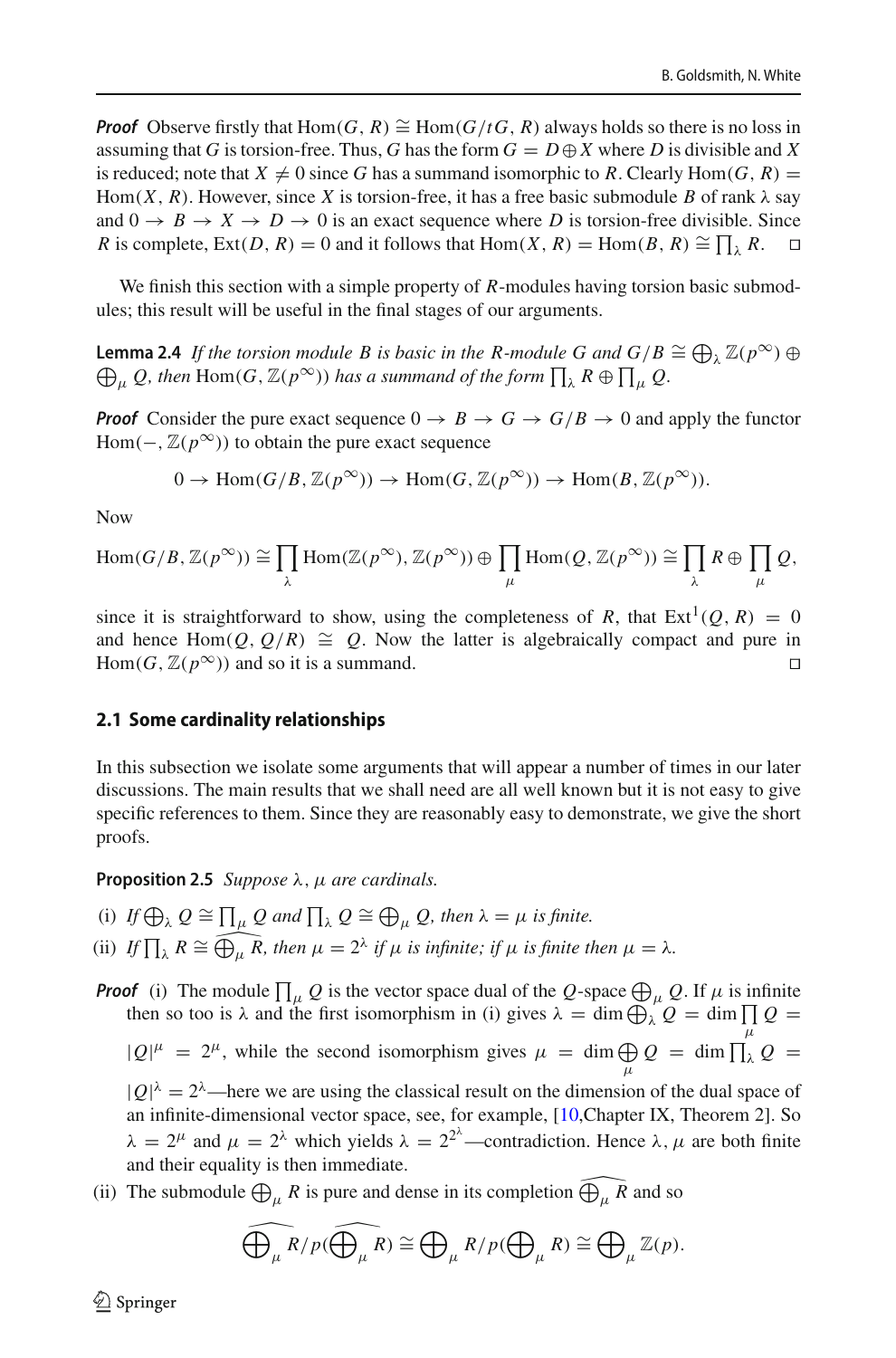However,  $\prod_{\lambda} R/p(\prod_{\lambda} R) \cong \prod_{\lambda} \mathbb{Z}(p)$  and so it follows from the isomorphism in (ii) that  $\prod_{\lambda} \mathbb{Z}(p) \cong \bigoplus_{\mu} \mathbb{Z}(p)$ . If  $\lambda$  is infinite then so too is  $\mu$  and we have, on equating cardinalities, that  $\mu = 2^{\lambda}$ , as required. If  $\mu$  is finite, then  $\widehat{\bigoplus_{\mu} R} = \bigoplus_{\mu} R$  and it follows immediately that  $\mu = \lambda$ .

<span id="page-5-0"></span>We shall also need the following result which can be derived in greater generality from [\[9](#page-13-7),Proposition 1.2]; we give a simple version adequate for our purposes.

**Lemma 2.6** Hom( $\prod_{\lambda} R$ ,  $R$ )  $\cong \prod_{2^{\lambda}} R$  if  $\lambda$  is infinite; if  $\lambda$  is finite then  $\text{Hom}(\prod_{\lambda} R, R)$   $\cong$  $\prod_{\lambda} R$ .

*Proof* Since *R* is complete and  $\lambda$  is infinite,  $\prod_{\lambda} R$  is of the form  $\widehat{\bigoplus_{\kappa} R}$  for some infinite cardinal *κ*. Then, reducing modulo *p*, we get  $\prod_{\lambda} \mathbb{Z}(p) \cong \widehat{\bigoplus_{\kappa} R/p \widehat{\bigoplus_{\kappa} R}} \cong \bigoplus_{\kappa} \mathbb{Z}(p)$ . Since  $\lambda$  is infinite,  $\kappa = 2^{\lambda}$ . Thus, Hom( $\prod_{\lambda} R$ , R) = Hom( $\hat{F}$ , R) where *F* is free of rank  $\kappa = 2^{\lambda}$ . However, as the quotient  $\hat{F}/F$  is torsion-free and *R* is complete,  $Ext(\hat{F}/F, R) = 0$  and so Hom(*F*, *R*) = Hom(*F*, *R*)  $\cong \prod_{2\lambda} R$ . The situation when  $\lambda$  is finite is straightforward since, in that case,  $\prod_{\lambda} R$  is just the free *R*-module of rank  $\lambda$ .

#### **2.2 The fundamental relations**

.

Suppose that *G*, *H* are *R*-modules which are opposed under the anti-isomorphism  $\omega$ . We shall use the following notation: if  $\phi \in \text{End}(G)$ , then  $\phi' = \omega(\phi)$  is the corresponding element of  $\text{End}(H)$ . For simplicity of notation and when there is no danger of confusion, we shall often write  $E = \text{End}(G), E' = \text{End}(H) = \omega(E).$ 

If we assume that *G* is indecomposable then, as we have shown in the previous section, Corner's result holds when the module *G* is assumed to be indecomposable. So from here on we assume that *G*, and hence *H*, is decomposable.

Assume  $\pi$  is an indecomposable idempotent of  $E = \text{End}(G)$ , so that  $\pi(G)$  is an indecomposable *R*-module, then as we have seen in Proposition [2.1,](#page-3-0) there is an indecomposable idempotent  $\pi' \in E' = \text{End}(H)$ . Since  $\omega$  is an anti-isomorphism, we get isomorphisms  $E\pi \cong \pi'E'$  and  $\pi E \cong E'\pi'$ . Since the relationships  $\text{Hom}(\pi(G), G) \cong \text{End}(G)\pi$ , Hom(*G*,  $\pi(G)$ )  $\cong$   $\pi$ End(*G*) always hold for an idempotent  $\pi \in$  End(*G*), we have the following *Fundamental Relations* for an indecomposable idempotent  $\pi$  and its image  $\pi'$ under the anti-isomorphism  $\omega$ :

$$
\text{Hom}(\pi(G), G) \cong \text{Hom}(H, \pi'(H)) \text{ and } \text{Hom}(G, \pi(G)) \cong \text{Hom}(\pi'(H), H).
$$

The main thrust of the rest of our approach to proving Corner's result will be in applying these Fundamental Relations in a systematic way.

Before proceeding to the next section where we introduce a series of reductions, we give four useful consequences of the Fundamental Relations relating to direct sums of a fixed indecomposable module.

<span id="page-5-1"></span>**Proposition 2.7** *If*  $G = \bigoplus_{\lambda} Q$  and G is opposed to H, then  $G \cong H$  and  $\lambda$  is finite.

*Proof* By  $(\bullet X)$ , End(*G*) is divisible and torsion-free and so it follows from  $(\bullet Y)$  that *H* must be torsion-free and divisible, so that  $H = \bigoplus_{\mu} Q$  for some cardinal  $\mu$ . It follows from

 $\Box$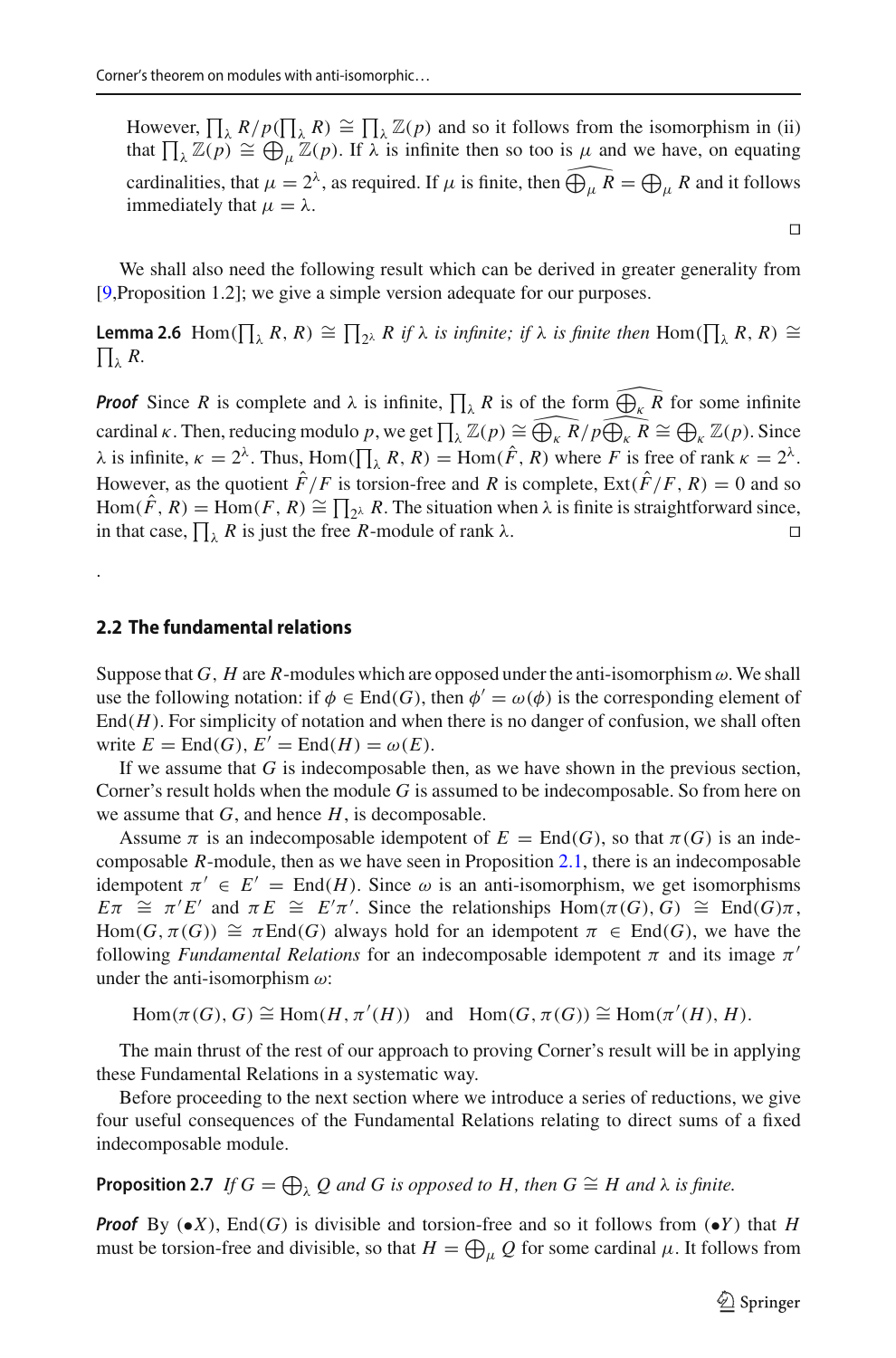the Fundamental Relations that  $\prod_{\lambda} Q \cong \text{Hom}(G, Q) \cong \text{Hom}(Q, H) \cong \bigoplus_{\mu} Q$  and also  $\bigoplus_{\lambda} Q \cong \text{Hom}(Q, G) \cong \text{Hom}(H, Q) \cong \prod_{\mu} Q$ . It follows immediately from Proposition [2.5](#page-4-0) (i) that  $\lambda = \mu$  is finite and *G* ≃ *H*.

<span id="page-6-0"></span>**Proposition 2.8** *Suppose*  $G = \bigoplus_{\lambda} \mathbb{Z}(p^{\infty})$  *and*  $\text{End}(G) \equiv \text{End}(H)$  *for some R-module H. Then either*  $H = \bigoplus_{\lambda} \mathbb{Z}(p^{\infty})$  *or*  $H = \bigoplus_{\lambda} R$  *and in both cases*  $\lambda$  *must be finite.* 

*Proof G* has a projection  $\pi$  onto a summand isomorphic to  $\mathbb{Z}(p^{\infty})$  and this gives rise to a summand  $\pi'(H)$  of *H* which may be isomorphic to either  $\mathbb{Z}(p^{\infty})$  or to *R*. From the Fundamental Relations we have two scenarios to consider:

Case (a): Hom( $\mathbb{Z}(p^{\infty})$ , *G*) ≅Hom(*H*,  $\mathbb{Z}(p^{\infty})$ ) and Hom(*G*,  $\mathbb{Z}(p^{\infty})$ ) ≅Hom( $\mathbb{Z}(p^{\infty})$ , *H*). Case (b): Hom( $\mathbb{Z}(p^{\infty})$ , *G*)  $\cong$  Hom(*H*, *R*) and Hom(*G*,  $\mathbb{Z}(p^{\infty})$ )  $\cong$  Hom(*R*, *H*).

In Case (a) we have by (• *W*) that Hom(*H*,  $\mathbb{Z}(p^{\infty})$ ) ≅ Hom( $\mathbb{Z}(p^{\infty})$ ,  $\bigoplus_{\lambda} \mathbb{Z}(p^{\infty})$ ) ≅  $\bigoplus_{\lambda} R$ ; in particular Hom(*H*,  $\mathbb{Z}(p^{\infty})$ ) is torsion-free and reduced. Now if *H* is not torsion  $\widehat{\bigoplus_{\lambda} R}$ ; in particular Hom $(H,\mathbb{Z}(p^{\infty}))$  is torsion-free and reduced. Now if *H* is not torsion divisible, then it has a summand isomorphic to one of  $\mathbb{Z}(p^n)$  (for some *n*), *R* or *O*. The first of these possibilities would yield a torsion direct summand of Hom $(H, \mathbb{Z}(p^{\infty}))$  and the third would yield a summand isomorphic to *Q* since, as noted in the Proof of Lemma [2.4,](#page-4-1) Hom( $Q$ ,  $\mathbb{Z}(p^{\infty})$ )  $\cong Q$ , hence neither can occur. If *H* has a summand isomorphic to *R*, then Hom(*H*,  $\mathbb{Z}(p^{\infty})$ ) would have a summand isomorphic to  $\mathbb{Z}(p^{\infty})$  which is also impossible. Hence *H* is torsion divisible and of the form  $H = \bigoplus_{\mu} \mathbb{Z}(p^{\infty})$  for some cardinal  $\mu$ . The Fundamental Relations in this case then reduce to  $\prod_{\lambda} R \cong \widehat{\bigoplus_{\mu} R}$  and  $\widehat{\bigoplus_{\lambda} R} \cong \prod_{\mu} R$ . It follows immediately from Proposition [2.5](#page-4-0) that  $\lambda = \mu$  is finite.

In Case (b)  $H \cong \text{Hom}(G, \mathbb{Z}(p^{\infty})) = \prod_{\lambda} R$  and  $\text{Hom}(\mathbb{Z}(p^{\infty}), G) = \widehat{\bigoplus_{\lambda} R} \cong$ Hom(*H*, *R*). Thus, we have by Lemma [2.6](#page-5-0) above that  $\widehat{\bigoplus_{\lambda} R} \cong \prod_{2^{\lambda}} R$  if  $\lambda$  is infinite; if  $\lambda$  is finite, the latter term is just the product of  $\lambda$  copies of R. However,  $\lambda$  infinite is impossi-ble since it would then follow from Proposition [2.5](#page-4-0) (ii) that  $\lambda = 2^{2^{\lambda}}$ . Thus, we conclude that  $\lambda$  is finite and  $H = \bigoplus$  $\lambda$  *R*.

<span id="page-6-1"></span>**Proposition 2.9** *If G is a reduced torsion-free R-module and*  $End(G)$   $\equiv$   $End(H)$  *for some R-module H, then G is free of finite rank r and either*  $H \cong G$  *or*  $H \cong \bigoplus_r \mathbb{Z}(p^\infty)$ *.* 

*Proof* Since *G* is reduced torsion-free, it has a summand *R* and this gives rise to a summand of *H* which can be either *R* or  $\mathbb{Z}(p^{\infty})$ . The Fundamental Relations then give either  $(i)$  Hom(*R*, *G*)  $\cong$  Hom(*H*, *R*) and Hom(*G*, *R*)  $\cong$  Hom(*R*, *H*) or (ii) Hom(*R*, *G*)  $\cong$  $Hom(H, \mathbb{Z}(p^{\infty}))$  and  $Hom(G, R) \cong Hom(\mathbb{Z}(p^{\infty}), H)$ .

In the first case this yields *G*  $\cong$  Hom(*H*, *R*) and *H*  $\cong$  Hom(*G*, *R*). However, since *G* is torsion-free reduced, it has a free basic submodule *B*, of rank *r* say and it follows from Lemma [2.3](#page-3-1) that *H*  $\cong$  Hom(*G*, *R*) = Hom(*B*, *R*)  $\cong \prod_r R$ . If *r* is infinite, substituting for *H* will give that  $G \cong \text{Hom}(H, R) \cong \prod_{2^r} R$ , the last equality coming from Proposition [2.6.](#page-5-0) Substituting now for *G* we get *H*  $\cong$  Hom(*G*, *R*)  $\cong \prod_{2^{2^r}} R$  and a simple calculation of cardinalities shows this cannot hold. Hence *r* is finite and  $B = G \cong H$ .

In the second case we see that  $G \cong \text{Hom}(H, \mathbb{Z}(p^{\infty}))$  is torsion-free and reduced and so the argument in the proof of Case (b) of Proposition [2.8](#page-6-0) gives us that *H* is torsion divisible, say  $H = \bigoplus_{\mu} \mathbb{Z}(p^{\infty})$  for some  $\mu$ . As End(*G*)  $\equiv$  End(*H*) and  $H = \bigoplus_{\mu} \mathbb{Z}(p^{\infty})$ , it now follows from Proposition [2.8](#page-6-0) that *G* is either free of rank  $\mu$  or torsion divisible of rank  $\mu$ ; in both cases  $\mu$  is finite.

<span id="page-6-2"></span>This completes the proof of the proposition.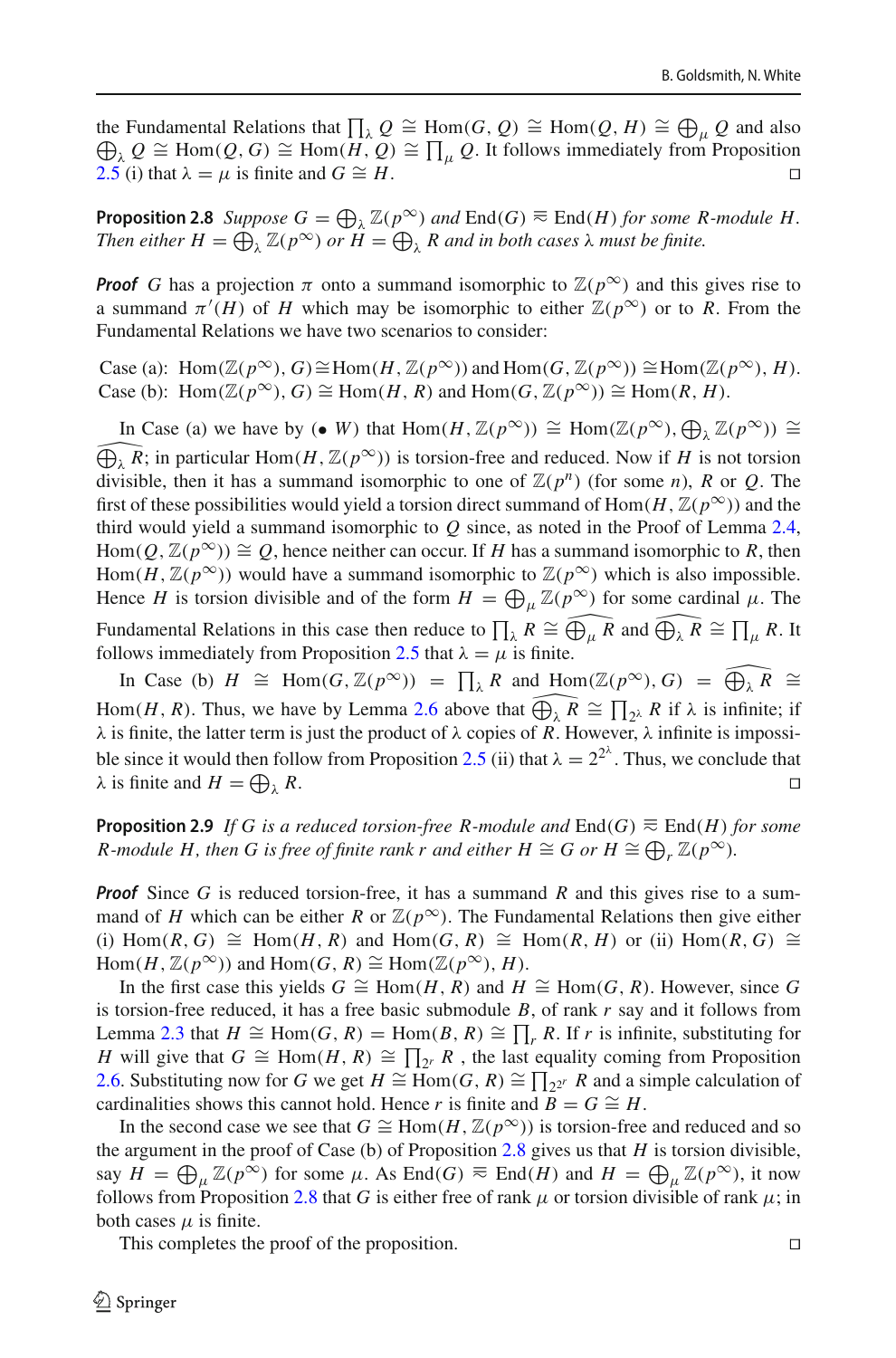**Proposition 2.10** *Suppose that G is opposed to H and*  $G = \bigoplus_{\lambda} \mathbb{Z}(p^n)$  *for some*  $\lambda \geq 1$  *and n* a fixed positive integer. Then  $G \cong H$  and  $\lambda$  is finite.

*Proof* Since  $p^n G = 0$ ,  $p^n \text{End}(G) = 0$  also and the anti-isomorphism between End(*G*) and End(*H*) implies that  $p^n$ End(*H*) = 0; in particular,  $p^n 1_H = 0$  and thus,  $p^n H = 0$ . Moreover, *H* cannot have a summand  $\mathbb{Z}(p^k)$  for any  $k < n$  since it would follow from Proposition [2.1](#page-3-0) that *G* has then a summand opposed to  $\mathbb{Z}(p^k)$ —impossible since the only *R*-module oppose to  $\mathbb{Z}(p^k)$  is  $\mathbb{Z}(p^k)$  itself. So  $H = \bigoplus_{\mu} \mathbb{Z}(p^n)$  for some  $\mu \geq 1$ . By the Fundamental Relations, Hom(*G*,  $\mathbb{Z}(p^n) \cong \text{Hom}(\mathbb{Z}(p^n), H)$  and  $\text{Hom}(\mathbb{Z}(p^n), G) \cong \text{Hom}(H, \mathbb{Z}(p^n))$ . Thus, we have  $G = G[p^n] \cong Hom(G, \mathbb{Z}(p^n)) \cong Hom(\mathbb{Z}(p^n), H)$  and  $H = H[p^n] \cong$  $\text{Hom}(\mathbb{Z}(p^n), H) \cong \text{Hom}(G, \mathbb{Z}(p^n)) \cong \prod_{\lambda} \mathbb{Z}(p^n)$ . So

$$
H \cong \begin{cases} \bigoplus_{\lambda} \mathbb{Z}(p^n) & : \lambda \text{ finite,} \\ \bigoplus_{2^{\lambda}} \mathbb{Z}(p^n) & : \lambda \text{ infinite.} \end{cases}
$$

Thus,  $\mu = \lambda$  if  $\lambda$  is finite;  $\mu = 2^{\lambda}$  if  $\lambda$  is infinite. However,  $G \cong \text{Hom}(\mathbb{Z}(p^n), H)$  is then homocyclic of rank  $\mu$  or  $2^{\mu}$  depending on whether  $\mu$  is finite or infinite. It then follows that  $\lambda = \mu$  if  $\mu$  is finite. However, if  $\mu$  is infinite, we are forced to conclude that  $\lambda$  is also infinite leading to the absurdity that  $\mu = 2^{\lambda} = 2^{2^{\mu}}$ . Thus, we must have  $\lambda = \mu$  and then  $G \cong H$ , as required.

#### **3 Some reductions**

For our first reduction we consider the possibility that *G* has a summand *D* which is of the form  $D = \bigoplus_{\lambda} Q$  and  $G = D \oplus G_1$ , where  $G_1$  has no summand isomorphic to  $Q$ . Then *H* has a summand *K* with End(*D*)  $\equiv$  End(*K*). Now it follows from Proposition [2.7](#page-5-1) that *D*  $\cong$  *K* and  $\lambda$  is finite. Furthermore, if  $H = K \oplus H_1$  and  $H_1$  has a summand isomorphic to *Q*, then *G*<sub>1</sub> would also have a summand isomorphic to *Q* since End(*G*<sub>1</sub>)  $\equiv$  End(*H*<sub>1</sub>)—contradiction. So *H*<sup>1</sup> has no summands isomorphic to *Q*.

Thus, we have our first reduction:

(I) If  $G = D \oplus G_1$  where  $0 \neq D$  is torsion-free divisible and  $G_1$  has no summands isomorphic to *Q*, then if End(*G*)  $\equiv$  End(*H*), we have *H* = *D'*  $\oplus$  *H*<sub>1</sub> where *D'*  $\cong$  *D* is a finite-dimensional *Q*-space, End( $H_1$ )  $\equiv$  End( $G_1$ ) and  $H_1$  has no summands isomorphic to *Q*.

For our second reduction we focus on the situation where  $G_1$  has no summands isomorphic to  $Q$ ,  $G_1 = C \oplus G_2$ ,  $0 \neq C = \bigoplus_{\lambda} \mathbb{Z}(p^{\infty})$  and  $G_2$  is reduced. Now if  $\pi$  is an idempotent corresponding to the summand *C* and  $\text{End}(G_1) \equiv \text{End}(H_1)$ , the corresponding idempotent  $\pi'$  gives rise to a summand  $0 \neq D$  of  $H_1$ , say  $H_1 = D \oplus H_2$ , and the endomorphism rings of corresponding summands are anti-isomorphic: End( $C$ )  $\equiv$ End(*D*), End( $G_2$ )  $\equiv$  End( $H_2$ ). Moreover, as Hom(*C*,  $G_2$ ) = 0 it follows from Lemma [2.2](#page-3-2) that Hom( $H_2$ ,  $D$ ) = 0. Since  $0 \neq C = \bigoplus_{\lambda} \mathbb{Z}(p^{\infty})$ , it follows from Proposition [2.8](#page-6-0) that either  $D = \bigoplus_{\lambda} \mathbb{Z}(p^{\infty})$  or  $D = \bigoplus_{\lambda} R$ ; in both cases  $\lambda$  must be finite. The first option is impossible since  $Hom(X, \mathbb{Z}(p^{\infty})) \neq 0$  for all nonzero *R*-modules *X*. Hence *D* =  $\bigoplus_{\lambda}$  *R* where  $\lambda$  is finite and End(*H*<sub>2</sub>) ≂ End(*G*<sub>2</sub>). Note that *H*<sub>2</sub> cannot have a summand isomorphic to *R*: if it did, then  $0 = \text{Hom}(H_2, D)$  would have a summand Hom(*R*, *D*)  $\cong$  *D*, contrary to  $0 \neq D$ . Thus, we have our second reduction:

(II) If  $G = \bigoplus_r Q \oplus \bigoplus_t \mathbb{Z}(p^{\infty}) \oplus G_2$ , where  $0 \neq r, t, G_2$  is reduced and End(*G*)  $\equiv$ End(*H*), then  $H = \bigoplus_r Q \oplus \bigoplus_t R \oplus H_2$ , *r*, *t* are finite,  $H_2$  has no summand isomorphic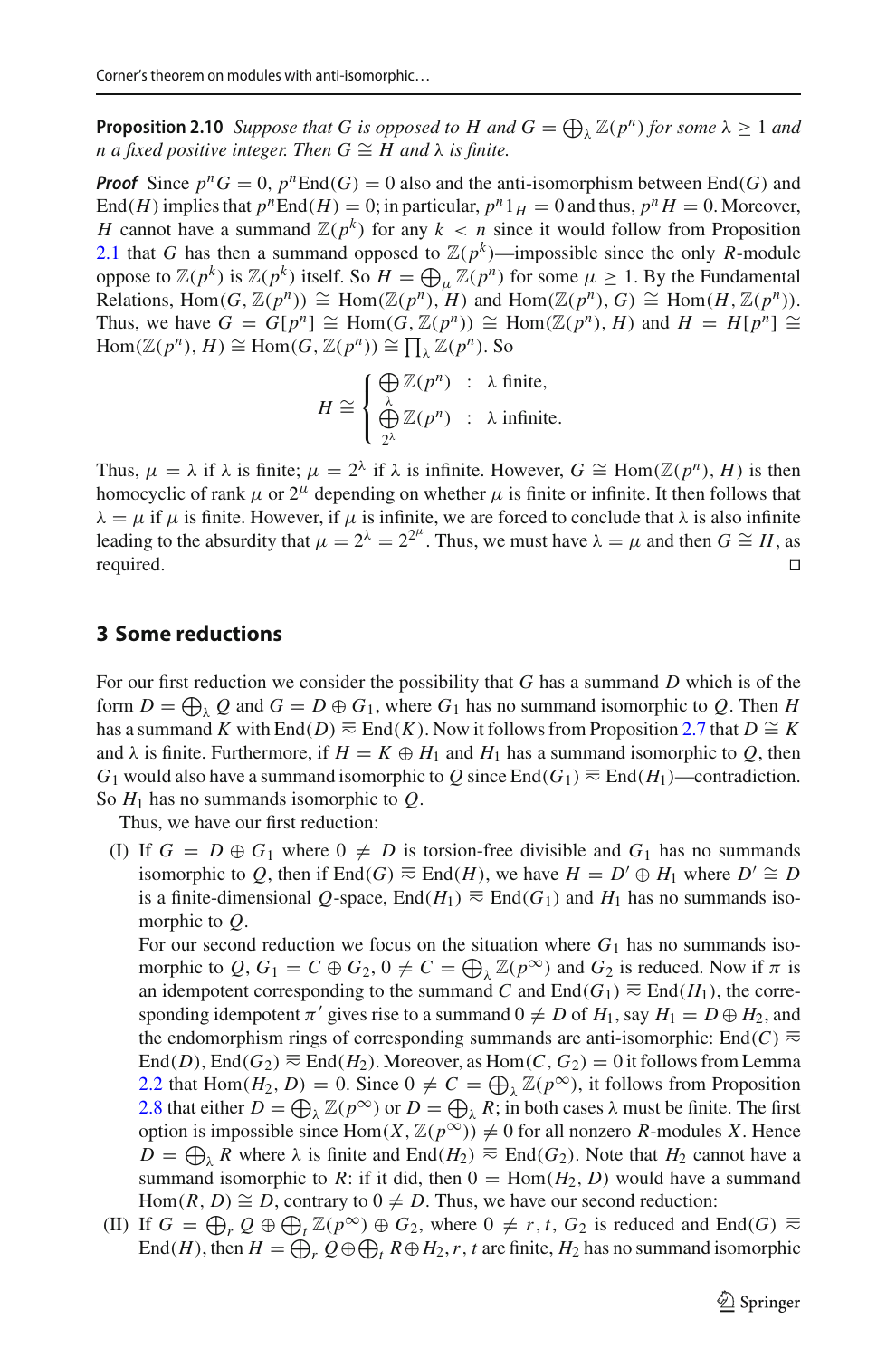to *R* or *Q* and  $H_2$  is opposed to  $G_2$ .

We want to make one further reduction to enable us to reduce the problem to its core case. In the situation above, the module  $G_2$  may have a summand isomorphic to  $R$ . In order to handle this situation we need to develop a further basic result.

<span id="page-8-0"></span>**Proposition 3.1** *Suppose that X, Y are R-modules with*  $End(X) \equiv End(Y)$  *and X is reduced and has a summand isomorphic to R. Then either (i) Y*  $\cong$  *X and both are free of finite rank*  $\rho(r(ii) \ X = \bigoplus_{\lambda} R \oplus X_1, Y = \bigoplus_{\lambda} \mathbb{Z}(p^{\infty}) \oplus Y_1$  where  $\lambda$  *is finite and neither*  $X_1$  *nor*  $Y_1$  *have a summand isomorphic to R.*

*Proof* Since *X* is opposed to *Y* and *X* has a summand isomorphic to *R*, *Y* has a summand isomorphic to either *R* or  $\mathbb{Z}(p^{\infty})$ . The Fundamental Relations then present two possibilities:

- (i) Hom(*R*, *X*) ≅ Hom(*Y*, *R*) and Hom(*X*, *R*) ≅ Hom(*R*, *Y*),
- (ii) Hom $(R, X) \cong \text{Hom}(Y, \mathbb{Z}(p^{\infty}))$  and  $\text{Hom}(X, R) \cong \text{Hom}(\mathbb{Z}(p^{\infty}), Y)$ .

*Case (i)*. By Lemma [2.3](#page-3-1) we get  $\prod_{\lambda} R \cong \text{Hom}(X, R) \cong \text{Hom}(R, Y) \cong Y$  for some cardinal  $\lambda \neq 0$ . So *Y* is torsion-free reduced and it follows from Proposition [2.9](#page-6-1) that *X*  $\cong$ *Y*  $\cong \bigoplus_{\lambda} R$  for some finite  $\lambda$ ; the possibility arising in Proposition [2.9](#page-6-1) that *X*  $\cong \bigoplus_{r} \mathbb{Z}(p^{\infty})$ cannot occur since *X* is reduced.

*Case (ii)*. Since *X* is reduced and *X*, *Y* are opposed, *Y* cannot have a summand isomorphic to *Q*. Suppose then that  $Y = D \oplus Y_1$ , where  $Y_1$  is reduced and  $D = \bigoplus_{\mu} \mathbb{Z}(p^{\infty})$ . In this case the Fundamental Relations and Lemma [2.3](#page-3-1) yield

$$
\operatorname{Hom}(\mathbb{Z}(p^{\infty}), Y) = \operatorname{Hom}(\mathbb{Z}(p^{\infty}), \bigoplus_{\mu} \mathbb{Z}(p^{\infty})) \cong \operatorname{Hom}(X, R) \cong \prod_{\lambda} R \text{ for some } \lambda \neq 0.
$$

By (•*W*) we then have  $\widehat{\bigoplus_{\mu} R} \cong \prod_{\lambda} R$  and it follows by Proposition [2.5](#page-4-0) (ii) that  $\mu = \lambda$  if  $\mu$ is finite; but  $\mu = 2^{\lambda}$  if  $\mu$  is infinite.

Note also that the Fundamental Relations also give

$$
X \cong \text{Hom}(R, X) \cong \text{Hom}(Y, \mathbb{Z}(p^{\infty})) = \text{Hom}(D, \mathbb{Z}(p^{\infty})) \oplus \text{Hom}(Y_1, \mathbb{Z}(p^{\infty}))
$$

so that  $X \cong \prod_{\mu} R \oplus X_1$ , where  $X_1 \cong \text{Hom}(Y_1, \mathbb{Z}(p^{\infty}))$ .

Consider firstly the situation where  $\mu$  is finite. In this case we have  $X = \bigoplus_{\mu} R \oplus X_1$  and  $Y = \bigoplus_{\mu} \mathbb{Z}(p^{\infty}) \oplus Y_1$ , where  $Y_1$  is reduced. However,  $Y_1$  cannot have a summand isomorphic to *R*, for if it did, then  $X_1 \cong \text{Hom}(Y, \mathbb{Z}(p^\infty))$  would have a summand isomorphic to  $\mathbb{Z}(p^\infty)$ contradicting the fact that  $X$  is reduced. It also follows that  $X_1$  cannot have a summand isomorphic to *R*: if it did then Hom(*X*, *R*)  $\cong$  Hom( $\mathbb{Z}(p^{\infty})$ , *Y*) would have a free summand of rank greater than  $\mu$  which is impossible since Hom( $\mathbb{Z}(p^{\infty})$ ,  $Y_1$ ) = 0 as  $Y_1$  is reduced.

To establish the proposition it remains to handle the case in which  $\mu$  is infinite. We claim that this case cannot occur.

Now  $X \cong \prod_{\mu} R \oplus X_1$  and so it follows by using Lemma [2.6](#page-5-0) that  $|\text{Hom}(X, R)| \ge$  $|\text{Hom}(\prod_{\mu} R, R)| = |\prod_{2^{\mu}} R|$ . But  $\text{Hom}(X, R) = \prod_{\lambda} R$ , so  $|\text{Hom}(X, R)| = (2^{\aleph_0})^{\lambda}$  $2^{\lambda} = \mu$ . However,  $|\prod_{2^{\mu}} R| = (2^{\aleph_0})^{2^{\mu}} = 2^{2^{\mu}}$  leading to the contradiction that  $\mu \ge 2^{2^{\mu}}$ . So the case with  $\mu$  infinite cannot occur.

For our next reduction we consider the situation where  $G_2$  is reduced and has a summand isomorphic to *R*,  $G_2$  is opposed to  $H_2$  but  $H_2$  does not have a summand isomorphic to either *R* or *Q*. It follows from Proposition [3.1](#page-8-0) above that either  $G_2$  is free of finite rank and isomorphic to *H*2—impossible in the present situation as *H*<sup>2</sup> has no free summands—or  $G_2 = \bigoplus_{\lambda} R \oplus G_3$  for some finite  $\lambda$  and  $G_3$  does not have a summand isomorphic to *R*. Now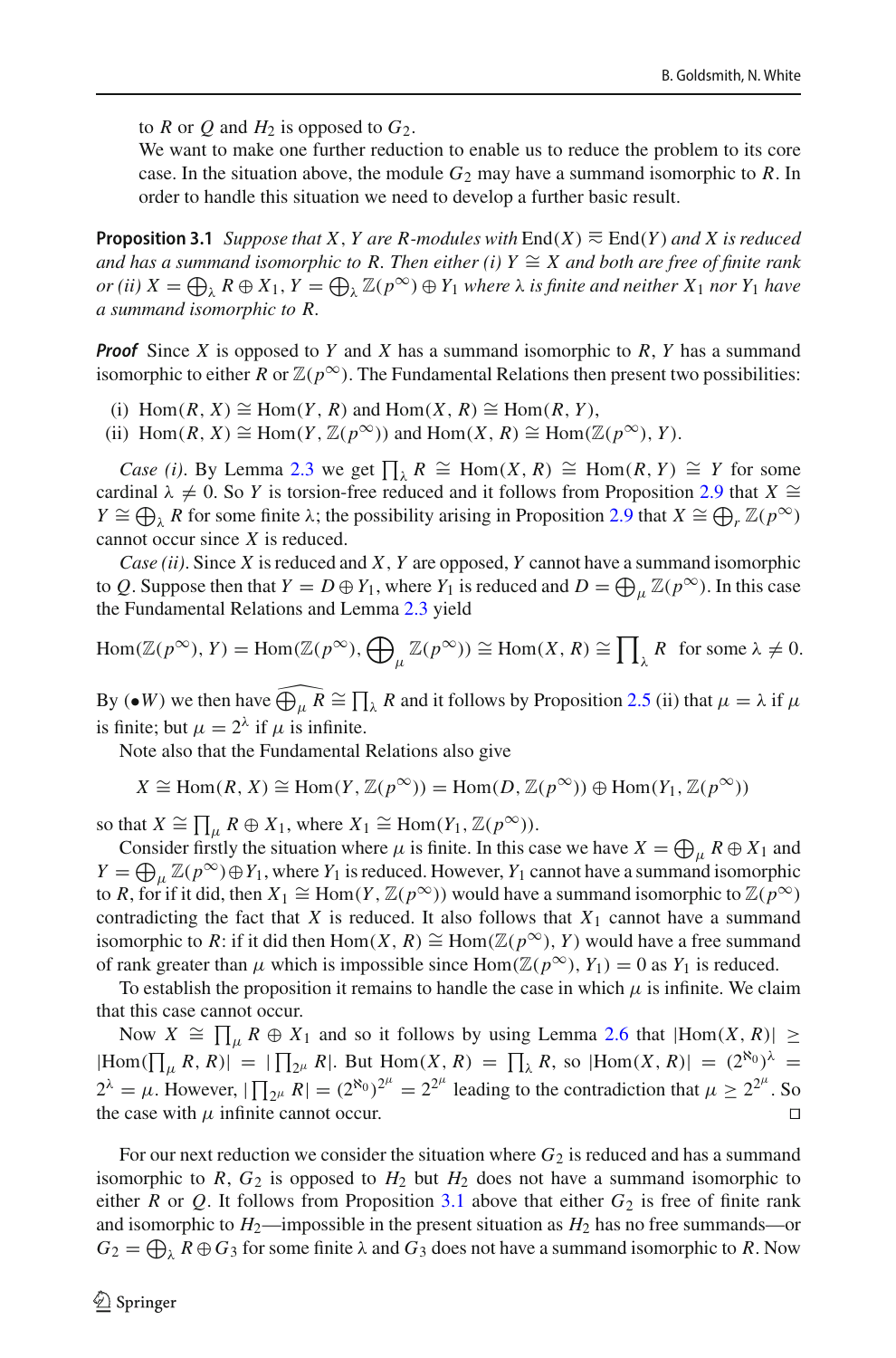this decomposition of  $G_2$  gives a corresponding decomposition of  $H_2$  as  $H_2 = A \oplus H_3$ , where *A* is opposed to  $\bigoplus_{\lambda} R$  and  $H_3$  is opposed to  $G_3$ . It follows from Proposition [2.9](#page-6-1) that either *A* is free of finite rank  $\lambda$  or  $A = \bigoplus_{\lambda} \mathbb{Z}(p^{\infty})$ . As  $G_3$  does not have a summand isomorphic to *R*, Hom(*G*<sub>3</sub>, *R*) = 0 and so Hom(*G*<sub>3</sub>,  $\bigoplus_{\lambda}$  *R*) = 0. It follows now from Lemma [2.2](#page-3-2) that Hom(*A*, *H*<sub>3</sub>) = 0 so that *A* is clearly not free. Hence we must have  $A = \bigoplus_{\lambda} \mathbb{Z}(p^{\infty})$ and  $H_2 = \bigoplus_{\lambda} \mathbb{Z}(p^{\infty}) \oplus H_3$ , where  $H_3$  is opposed to  $G_3$ . Note also that  $H_3$  cannot have a summand isomorphic to  $\mathbb{Z}(p^{\infty})$  since Hom(*A*, *H*<sub>3</sub>) = 0; as *H*<sub>2</sub> does not have a summand isomorphic to  $Q$ , the same is true of  $H_3$ . Thus, we have that  $H_3$  is reduced.

Thus, we have our third reduction:

(III) Assume  $G = \bigoplus_r Q \oplus \bigoplus_t \mathbb{Z}(p^{\infty}) \oplus \bigoplus_s R \oplus G_3$ , where  $0 \neq r$ , *s*, *t*, *G*<sub>3</sub> is reduced and has no summand isomorphic to *R*, and  $\text{End}(G) \equiv \text{End}(H)$ . Then  $H = \bigoplus_r Q \oplus \bigoplus_t R \oplus$  $\bigoplus_{s} \mathbb{Z}(p^{\infty}) \oplus H_3$ , *r*, *s*, *t* are finite,  $H_3$  is reduced and has no summand isomorphic to *R*, and  $H_3$  is opposed to  $G_3$ .

We have now reached the core of the proof of Corner's theorem. To simplify notation in the next subsection we will write  $G$ ,  $H$  for  $G_3$ ,  $H_3$ , respectively.

#### **3.1 Reduced groups with no summand R**

Suppose now that *G* is a reduced group which does not have a summand isomorphic to *R*.

Recall that basic submodules of *R*-modules exist and have the form  $B = B_0 \oplus \bigoplus_{n \geq 1} B_n$ , where  $B_0$  is a free *R*-module and each  $B_n$  is a direct sum (possibly zero) of cyclic groups  $\mathbb{Z}(p^n)$ .

<span id="page-9-0"></span>**Proposition 3.2** *If G is a reduced R-module which does not have a summand isomorphic to R* and *B* is a basic submodule of *G*, then (i)  $G/tG$  is divisible and (ii)  $G/B \cong (tG/B) \oplus D$ , *where tG*/*B is torsion divisible and D is torsion-free divisible isomorphic to G*/*tG.*

- *Proof* (i) Let  $G/tG = D \oplus F$ , where *D* is divisible and *F* is torsion-free reduced. Since *G* has no summand isomorphic to *R*, Hom $(G, R) = 0$  and hence it follows that  $Hom(G/tG, R) = 0$ . Thus,  $Hom(F, R) = 0$  which forces  $F = 0$  since F is torsion-free and reduced.
- (ii) If *B* is basic in *G* then  $B_0$  must be zero for otherwise *G* would have a summand isomorphic to *R*. Thus, *B* is torsion and  $G/B$  is divisible. Furthermore,  $tG/B$  is pure in  $G/B$  since *tG* is pure in *G* and so *tG*/*B* is divisible. Thus,  $G/B = tG/B \oplus D$  and since  $D \cong G/tG$ , it follows from part (i) that *D* is divisible.

 $\Box$ 

Notice that Proposition [3.2](#page-9-0) tells us that if *G* is a reduced *R*-module which does not have a summand isomorphic to *R* and *B* is a basic submodule of *G*, then *B* is, in fact, precisely a basic submodule of *tG*. Before we can exploit this situation further, we need a result on *p*-groups which we establish below.

<span id="page-9-1"></span>**Proposition 3.3** *If G is opposed to H and G*, *H are reduced R-modules with torsion basic submodules B, C respectively, then B*  $\cong$  *C and both are semi-standard.* 

*Proof* Let  $B = \bigoplus_{n \geq 1} B_n$ ,  $C = \bigoplus_{n \geq 1} C_n$ , where  $B_n$  is homocyclic of exponent *n* and rank  $\lambda_n$ ,  $C_n$  is homocyclic of exponent *n* and rank  $\mu_n$ ; of course, some of the  $\lambda_n$ ,  $\mu_n$  may be zero. If  $\lambda_n \neq 0$ , then  $G = B_n \oplus G'$  and since End(*G*)  $\equiv$  End(*H*), we have  $H = A_n \oplus H'$  for some  $A_n$  with End( $B_n$ )  $\equiv$  End( $A_n$ ). It follows from Proposition [2.10](#page-6-2) that  $B_n \cong A_n$  and  $\lambda_n$ is finite. Hence  $0 < \lambda_n = f_G(n-1) \leq f_H(n-1) = \mu_n$ . Now reverse roles noting that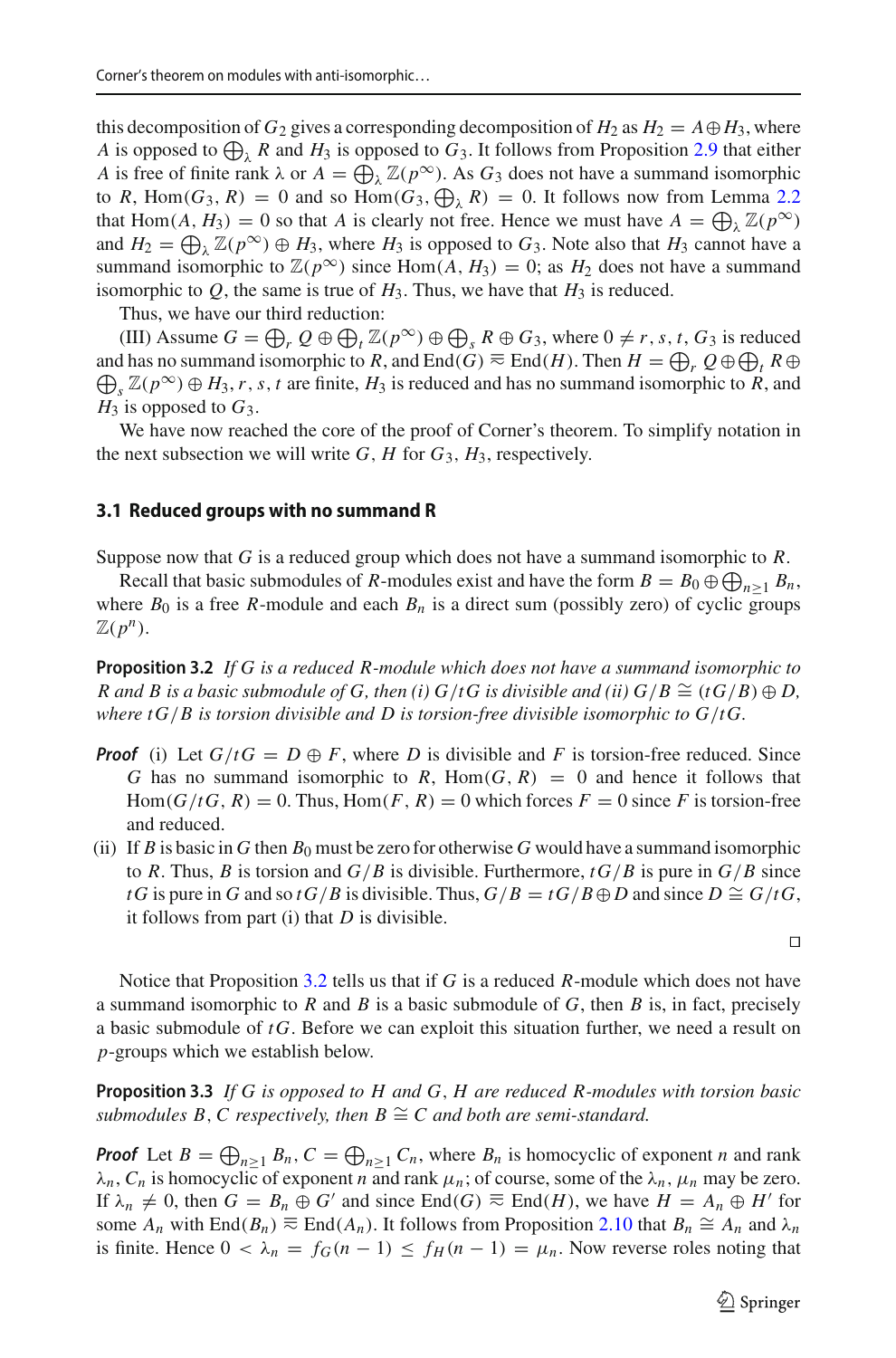$\mu_n \neq 0$  and begin with a decomposition of *H* as  $H = C_n \oplus H''$ . By a similar argument we get  $0 < \mu_n = f_H(n-1) \le f_G(n-1)$  and so  $\mu_n \le \lambda_n \le \mu_n$  for all nonzero  $\lambda_n, \mu_n$ . Furthermore, these cardinals are finite, so the nonzero Ulm invariants of *B*,*C* are equal and all are finite, hence *B*  $\cong$  *C* and both are semi-standard.

Note that if a direct sum of cyclic groups *B* is semi-standard, then it can be expressed either in the form  $B = \bigoplus_{i=1}^{N} \langle b_{n_i} \rangle$  where *N* is finite or as  $B = \bigoplus_{i=1}^{\infty} \langle b_i \rangle$  and each  $\langle b_i \rangle$  is cyclic of order  $p^{n_i}$  with  $n_1 \le n_2 \le \cdots$ .

Let us return now to the situation where *G*, *H* are reduced *R*-modules with torsion basic submodules *B*, *C* respectively. If *G*, *H* are opposed then by Proposition [3.3](#page-9-1) *B*  $\cong$  *C* and both are semi-standard. First we dispose of the situation where *B* is bounded. Here it follows that  $B = G$  and  $C = H$  since bounded pure submodules are summands. Thus,  $G \cong H$  and since *G* is semi-standard and bounded, it is a finite *p*-group. This corresponds to Case (a) of (II) in the statement of Corner's theorem.

For the remaining case, *B* and hence, of course, *C* are both unbounded. Then there is a sequence of cyclic direct summands of *B* of increasing orders, say  $\langle b_i \rangle$  is such a summand where  $b_i$  is of order  $n_i$  and  $n_1 \leq n_2 \leq \cdots$ . Thus,  $B = \bigoplus_{i=1}^{\infty} \langle b_i \rangle$  is basic in *G* and so the *p*-adic completions of *B*, *G* coincide and *G* may be regarded as a pure submodule of the product  $P = \prod_{i=1}^{\infty} \langle b_i \rangle$ . Thus,  $B \leq tG \leq tP$ . Our objective is to show that the equality  $tG = tP$  holds.

If  $\mathbf{x} = (x_1, x_2, \dots)$  is an arbitrary element of *tP*, then there is an integer *k*, dependent on **x**, such that  $o(\mathbf{x}) \leq p^{n_k}$ ; for a given **x** fix such a k. Then the components  $x_i$  of **x** satisfy, for some suitable integers  $r_i < p^{n_k}$ ,

$$
x_i = \begin{cases} r_i b_i & : 1 \le i \le k, \\ r_i p^{n_i - n_k} b_i & : k \le i < \infty. \end{cases}
$$

Now define endomorphisms  $\alpha_{ij}$  of *B* by

$$
\alpha_{ij}(b_j) = \begin{cases} b_i & \text{: } i \leq j, \\ p^{n_i - n_j} b_i & \text{: } j \leq i, \end{cases}
$$

and extend these to endomorphisms of *G* by setting  $\alpha_{ij}(1 - \alpha_j)(G) = 0$ .

*Suppose we have shown that for all i*, End(*G*) *contains an endomorphism* α *such that*  $\alpha_i \alpha = r_i \alpha_{ik}$ , where  $\alpha_i$  denotes the projection mapping taking an element  $g \in G$  onto its *i*<sup>th</sup> component regarding *g* as an element of  $P = \prod_{i=1}^{\infty} \langle b_i \rangle$ . Then if  $g = \alpha(b_k)$ , then  $g \in tG$ and, furthermore,

$$
\alpha_i(g) = \alpha_i \alpha(b_k) = r_i \alpha_{ik}(b_k) = \begin{cases} r_i b_i & \colon i \leq k, \\ r_i p^{n_i - n_k} b_k & \colon k \leq i. \end{cases}
$$

Since the last display is precisely the value  $x_i$ , we conclude that  $\mathbf{x} = g \in tG$  and so  $t P = t G = B$ , the torsion-completion of *B*.

If  $tG = tP$  then  $G/tG = G/tP \leq P/tP$  and as  $G/tG$  is divisible, as noted in Proposition [3.2](#page-9-0) above, we have  $G/tP \leq D/tP$ , where the latter is the maximal divisible submodule of *P*/*t P*. Thus, the requirement in Case (b) of (II) in the statement of Corner's theorem will hold.

The remainder of this section is devoted to showing that *G* has the appropriate endomorphism  $\alpha$ . Not surprisingly, the key to establishing this lies in the fact that *G* is opposed to *H*.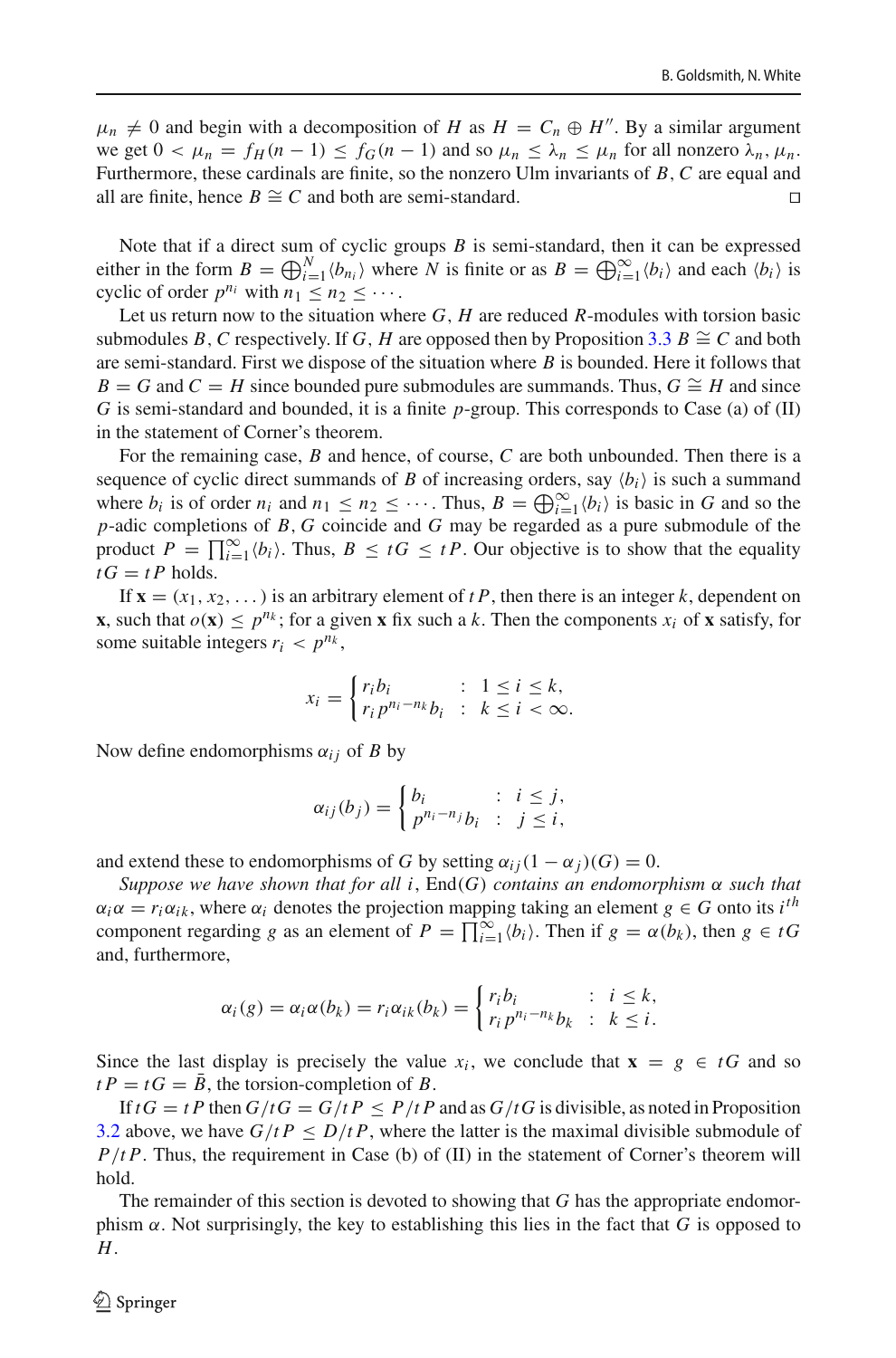Note that the endomorphisms  $\alpha_i$ ,  $\alpha_{ij}$  of *G* satisfy the relations

$$
\begin{cases}\n\alpha_{ii} = \alpha_i & \text{: all } i, \\
\alpha_{ij}\alpha_{jk} = \alpha_{ik} & \text{: } i \leq j \leq k \text{ or } i \geq j \geq k, \\
\alpha_{ij}\alpha_{ji} = p^{|n_i - n_j|}\alpha_i & \text{: all } i, j, \\
\alpha_i\alpha_{ij}\alpha_j = \alpha_{ij} & \text{: all } i, j.\n\end{cases}
$$

Let  $\Phi$  denote the anti-isomorphism End(*G*)  $\equiv$  End(*H*) and denote by  $\beta_i$ ,  $\beta_i$  the images  $\Phi(\alpha_i)$ ,  $\Phi(\alpha_i)$ ; then if  $\beta_i = \Phi(\alpha_i)$ , the image  $\beta_i(H)$  is a direct summand,  $\langle c_i \rangle$  say, of *H* with  $o(c_i) = p^{n_i}$ . Furthermore, the uniqueness of opposition of modules of the form  $\bigoplus_{\nu} \langle b_{\nu} \rangle$ , where each  $b_{\nu}$  has order  $p^{n_i}$  (Proposition [2.10\)](#page-6-2) and  $\nu$  indexes all such summands in a direct decomposition of *B*, means that the corresponding summand  $\bigoplus_{\nu} \langle c_{\nu} \rangle$  contains all such summands of order  $p^{n_i}$  from a decomposition of  $H$ . It follows from a result of Szele [\[5](#page-13-3),Theorem 33.2] that the submodule  $C = \bigoplus_{i=1}^{\infty} \langle c_i \rangle$  is a basic submodule of *H*. Also if  $\gamma = \Phi(\alpha_{ij})$ , we have  $\beta_j \gamma \beta_i = \gamma$  and it follows exactly as in Kaplansky's proof of Theorem 28 in [\[11](#page-13-5)] that, absorbing units if necessary,  $\gamma = \beta_{ii}$ . Hence the analogues of the equations displayed above hold with the  $\alpha_i$  replaced by  $\beta_i$  and the  $\alpha_{ij}$  replaced by  $\beta_{ii}$ .

Now the map  $\beta' : C \to \langle c_k \rangle$  given by  $\beta' = \bigoplus_{i=1}^{\infty} r_i \beta_{ki}$  extends to a map  $\beta : H \to \langle c_k \rangle$ with  $\beta \restriction C = \beta'$  since  $\langle c_k \rangle$  is a complete *R*-module and *C* is basic in *H*. Direct calculation gives that  $\beta \beta_i = r_i \beta_{ki}$  for each  $i = 1, 2, \ldots$ . Hence if we set  $\alpha = \Phi^{-1}(\beta)$ , we get for each *i* that  $\alpha_i \alpha = r_i \alpha_{ik}$  so that the required mapping  $\alpha$  exists. Thus, we have established that  $tG = tP = \overline{B}$ , the torsion-completion of *B*. A similar result holds of course for *H* by interchanging the roles of *G* and *H*.

Summarising, we have established Case II (b) of Corner's result Theorem [1.1.](#page-1-0)

We can obtain some additional information on the submodules we labelled  $G_3$ ,  $H_3$  when the integers  $r, s, t$  appearing in the decompositions

$$
\left\{\n\begin{array}{l}\nG \cong \bigoplus_r Q \oplus \bigoplus_s R \oplus \bigoplus_l \mathbb{Z}(p^\infty) \oplus G_3, \\
H \cong \bigoplus_r Q \oplus \bigoplus_s \mathbb{Z}(p^\infty) \oplus \bigoplus_t R \oplus H_3,\n\end{array}\n\right.
$$

are nonzero.

Suppose firstly that  $r \neq 0$ ; we claim that  $G_3$  (and hence of course  $H_3$ ) is torsion. The module  $X = Q \oplus G_3$  being a summand of an opposable module, is itself opposable by some module *Y*. Then *Y* decomposes as  $Y = Q \oplus Z$  for some *R*-module *Z*, by the uniqueness of opposition of torsion-free divisible modules Proposition [2.7](#page-5-1) and *Z* is opposed to *G*3; in particular, *Z* is reduced,  $Hom(Q, Z) = 0$  and thus,  $Hom(G_3, Q) = 0$ . However, if  $G_3$  is not torsion, we know that  $G_3/tG_3$  is nonzero divisible and hence Hom( $G_3, Q$ ) = Hom( $G_3/tG_3$ ,  $Q$ )  $\neq$  0—contradiction. So in this case  $G_3$  is necessarily torsion.

Suppose now that  $s \geq 1$ , then  $A = \mathbb{Z}(p^{\infty}) \oplus G_3$  is opposed by some module *W* and we know that *W* is then of the form  $\mathbb{Z}(p^{\infty}) \oplus Z$  or  $R \oplus Z$ , for some *R*-module *Z*. The first possibility cannot happen since Hom( $\mathbb{Z}(p^{\infty})$ ,  $G_3$ ) = 0 would imply that Hom( $Z$ ,  $\mathbb{Z}(p^{\infty})$ ) = 0 and this can never occur. Thus,  $W = R \oplus Z$  for some *Z* which is opposed to  $G_3$ . It follows from the Fundamental Relations that  $Hom(A, \mathbb{Z}(p^{\infty})) \cong Hom(R, W) = R \oplus Z$ . So  $R \oplus Z \cong R \oplus Hom(G_3, \mathbb{Z}(p^{\infty}))$  and since free summands of finite rank have the cancellation property, we conclude that  $Z \cong \text{Hom}(G_3, \mathbb{Z}(p^\infty))$ . Furthermore, since *Z* is opposed to  $G_3$ it has no summand isomorphic to  $R$  or  $Q$ . Now if  $G_3$  has an unbounded basic submodule *B*, then  $G_3/B$  has a summand of the form  $tG_3/B = \bar{B}/B \cong \bigoplus_{\lambda} \mathbb{Z}(p^{\infty})$  for some  $\lambda \neq 0$ . It follows from Lemma [2.4](#page-4-1) that *G*<sup>3</sup> must have a summand isomorphic to *R*—contradiction. Hence  $G_3$  is itself bounded and, as noted in Proposition [3.3,](#page-9-1) it is also semi-standard so that it is in fact finite. It follows then that  $H_3$  is also finite.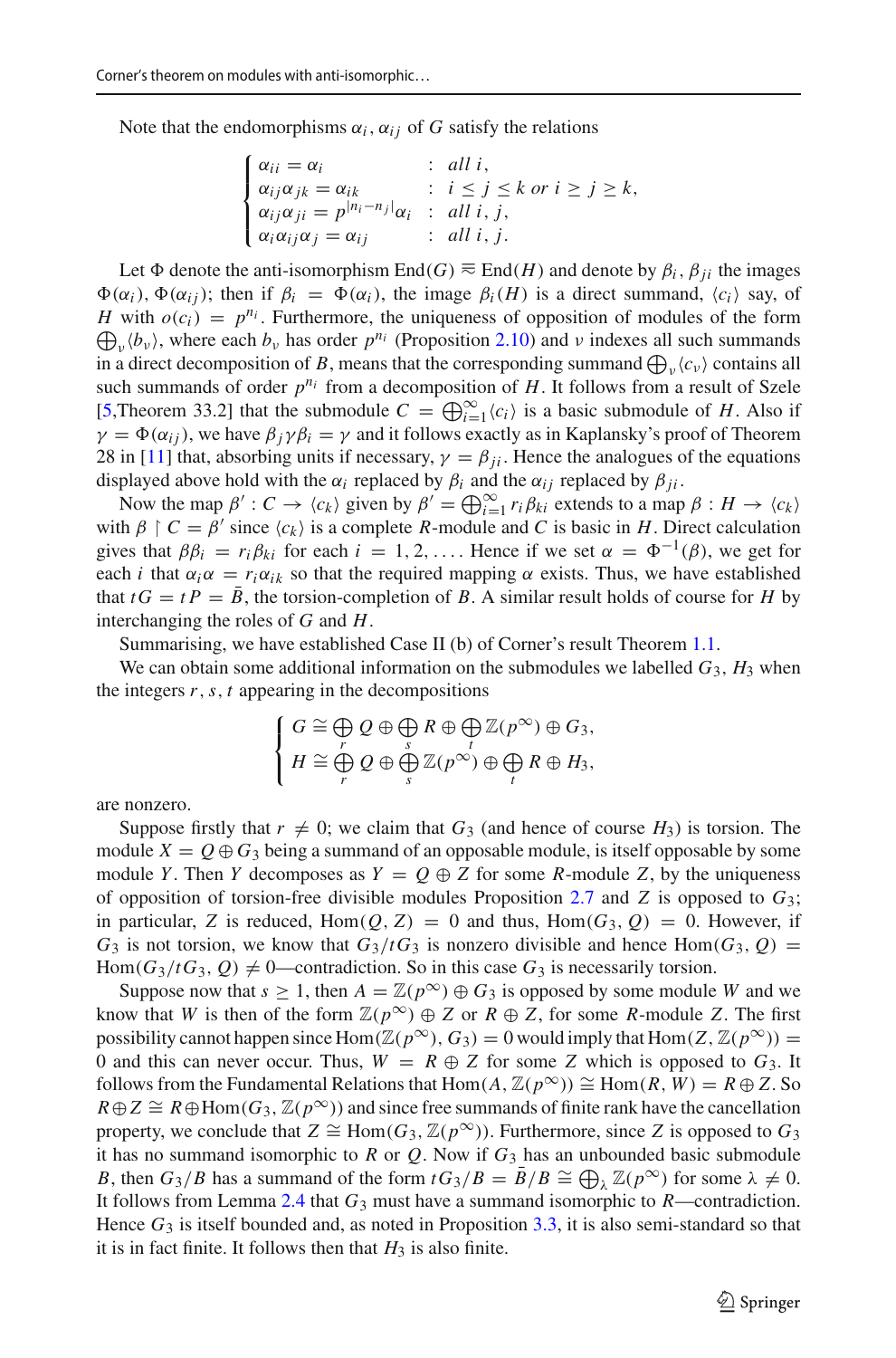The case in which  $t \geq 1$  is essentially identical: one can simply interchange the roles played by  $G_3$  and  $H_3$  in the previous argument.

#### **3.2 A sufficient condition**

In Corner's handwritten manuscript a partial converse is stated at the end of his statement of Theorem [1.1:](#page-1-0) *"Conversely, if G and H are related as above, then* End(*G*)  $\equiv$  End(*H*) *provided in case (b) of (II) that G and H are fully invariant submodules of D*."No proof of the claim is provided but the key idea he intended to use is probably that which is contained in the publication  $[2]$  $[2]$ ; we remark that the result in  $[2]$  shows that there is no possibility of strengthening Theorem [1.1](#page-1-0) to a statement saying that  $G'$  and  $H'$  are isomorphic. Indeed, as explained in [\[2,](#page-13-8)Section 3], the examples contained in that work show that Kaplansky's hope of using some sort of duality to clarify the situation was unfounded.

We shall merely look at the situation that occurs in relation to condition (II) Case (b) in terms of sufficiency; the other situations are standard and derive easily from the fact that  $R$ ,  $\mathbb{Z}(p^{\infty})$  and finite *p*-groups possess an anti-isomorphism. Suppose then that *X* is a fully invariant submodule of *D* obeying the conditions of (II) Case (b). It is easy to see that *D* corresponds to the *p*-adic completion of *T* and so any endomorphism of *T* extends uniquely to an endomorphism of *D*, which in turn restricts to an endomorphism of *X* since *X* is, by assumption, fully invariant in *D*. Thus, if  $\theta \in \text{End}(T)$ , there is a unique  $\phi \in \text{End}(X)$  with  $\phi \restriction T = \theta$ . Also if  $\phi \in \text{End}(X)$ , then  $\phi$  restricts to a unique endomorphism of *T* since if  $\phi$  | *T* = 0 then  $\phi$  induces a map *X*/*T*  $\rightarrow$  *X* and this later must be the zero map since *X*/*T* is divisible while *X* is reduced. It follows that in this situation we have a ring isomorphism End(*X*)  $\cong$  End(*T*); in particular if *G*, *H* are any pair of submodules obeying the conditions of (II) Case (b), then there is a ring isomorphism  $\Psi : \text{End}(G) \cong \text{End}(H)$ .

Assume for the moment that we have an anti-isomorphism  $\Phi : \text{End}(T) \to \text{End}(T)$ , then the composition  $\Psi^{-1} \Phi \Psi$  is easily seen to be an anti-isomorphism  $\text{End}(G) \to \text{End}(H)$ . Thus, to establish the sufficiency of the conditions it suffices to show *T* has an anti-automorphism. Since *T* is the maximal torsion subgroup of a direct product of cyclic *p*-groups of increasing order, *T* is a torsion-complete group and may be viewed as  $T = \overline{B}$ , where *B* is the corresponding direct sum of the cyclic groups. The existence of such an anti-automorphism is well known with a proof being given in [\[2](#page-13-8),Theorem 3.2]; alternative proofs may be found in [\[3](#page-13-2)] or [\[4\]](#page-13-9).

**Acknowledgements** We would like to express our thanks to Enrico Gregorio for providing us with the macro to produce the elegant version of the symbol  $A \equiv B$  which replaced our original rather clumsy one.

**Funding** Open Access funding provided by the IReL Consortium.

**Open Access** This article is licensed under a Creative Commons Attribution 4.0 International License, which permits use, sharing, adaptation, distribution and reproduction in any medium or format, as long as you give appropriate credit to the original author(s) and the source, provide a link to the Creative Commons licence, and indicate if changes were made. The images or other third party material in this article are included in the article's Creative Commons licence, unless indicated otherwise in a credit line to the material. If material is not included in the article's Creative Commons licence and your intended use is not permitted by statutory regulation or exceeds the permitted use, you will need to obtain permission directly from the copyright holder. To view a copy of this licence, visit [http://creativecommons.org/licenses/by/4.0/.](http://creativecommons.org/licenses/by/4.0/)